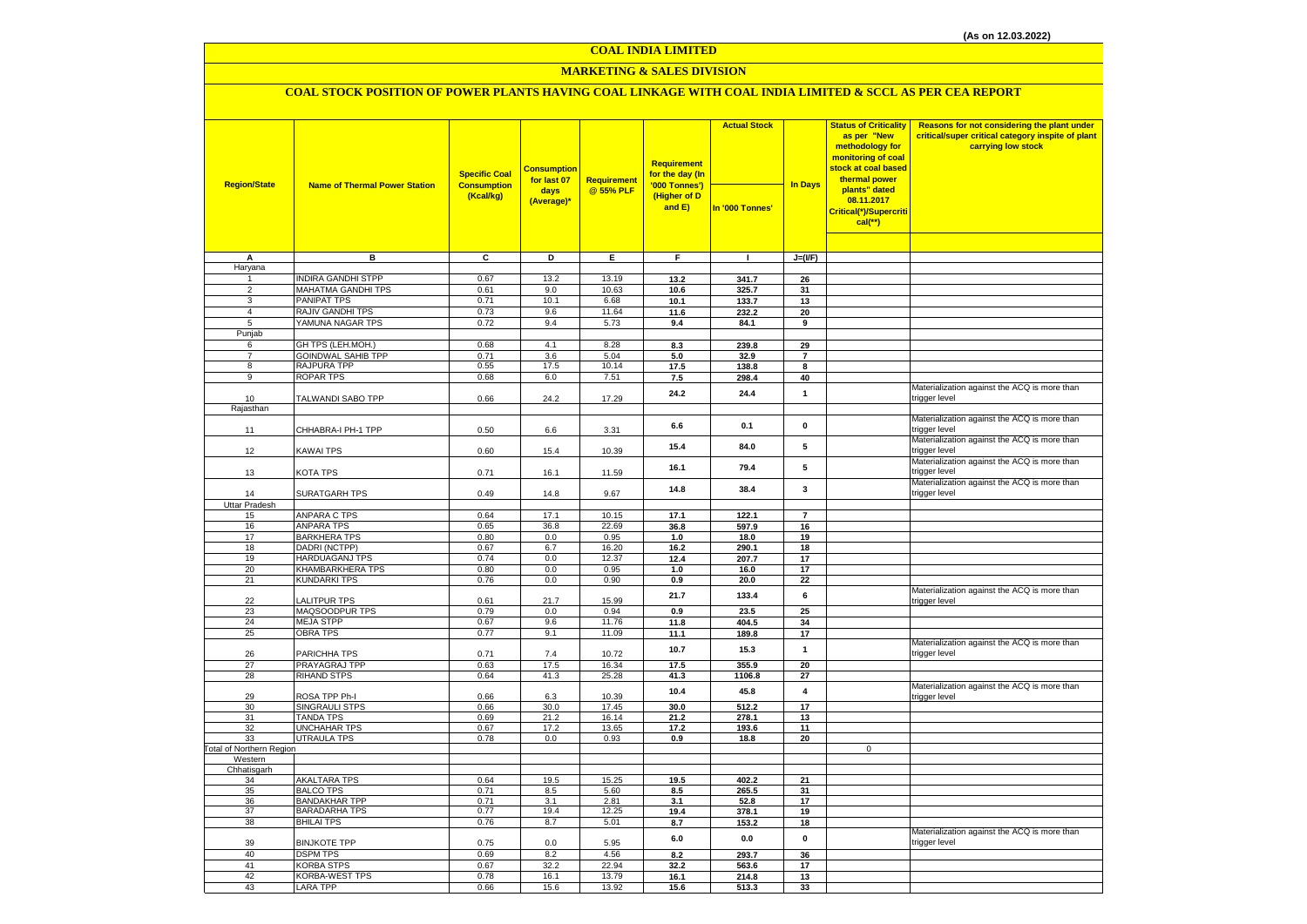### **COAL INDIA LIMITED**

### **MARKETING & SALES DIVISION**

# **COAL STOCK POSITION OF POWER PLANTS HAVING COAL LINKAGE WITH COAL INDIA LIMITED & SCCL AS PER CEA REPORT**

| <b>Region/State</b>            | <b>Name of Thermal Power Station</b>                | <b>Specific Coal</b><br><b>Consumption</b><br>(Kcal/kg) | <b>Consumption</b><br>for last 07<br>days<br>(Average)* | <b>Requirement</b><br>@ 55% PLF | Requirement<br>for the day (In<br>'000 Tonnes')<br>(Higher of D<br>and E) | <b>Actual Stock</b><br>In '000 Tonnes' | <b>In Days</b>                 | <b>Status of Criticality</b><br>as per "New<br>methodology for<br>monitoring of coal<br>stock at coal based<br>thermal power<br>plants" dated<br>08.11.2017<br>Critical(*)/Supercriti<br>$cal$ (**) | Reasons for not considering the plant under<br>critical/super critical category inspite of plant<br>carrying low stock |
|--------------------------------|-----------------------------------------------------|---------------------------------------------------------|---------------------------------------------------------|---------------------------------|---------------------------------------------------------------------------|----------------------------------------|--------------------------------|-----------------------------------------------------------------------------------------------------------------------------------------------------------------------------------------------------|------------------------------------------------------------------------------------------------------------------------|
|                                |                                                     |                                                         |                                                         |                                 |                                                                           |                                        |                                |                                                                                                                                                                                                     |                                                                                                                        |
| A                              | в                                                   | c                                                       | D                                                       | Ε                               | F                                                                         | $\blacksquare$                         | $J=(I/F)$                      |                                                                                                                                                                                                     |                                                                                                                        |
|                                |                                                     |                                                         |                                                         |                                 |                                                                           |                                        |                                |                                                                                                                                                                                                     | Materialization against the ACQ is more than                                                                           |
| 44                             | NAWAPARA TPP                                        | 0.79                                                    | 3.4                                                     | 6.28                            | 6.3                                                                       | 25.6                                   | 4                              |                                                                                                                                                                                                     | trigger level                                                                                                          |
| 45                             | PATHADI TPP                                         | 0.65                                                    | 8.4                                                     | 5.18                            | 8.4                                                                       | 169.4                                  | 20                             |                                                                                                                                                                                                     |                                                                                                                        |
| 46                             | <b>SIPAT STPS</b>                                   | 0.68                                                    | 36.3                                                    | 26.62                           | 36.3                                                                      | 680.3                                  | 19                             |                                                                                                                                                                                                     |                                                                                                                        |
| 47                             | <b>TAMNAR TPP</b>                                   | 0.84                                                    | 27.8                                                    | 26.52                           | 27.8                                                                      | 155.6                                  | 6                              |                                                                                                                                                                                                     | Materialization against the ACQ is more than<br>trigger level                                                          |
| 48                             | <b>UCHPINDA TPP</b>                                 | 0.75                                                    | 19.3                                                    | 14.22                           | 19.3                                                                      | 165.4                                  | 9                              |                                                                                                                                                                                                     | Materialization against the ACQ is more than<br>trigger level                                                          |
| Gujarat                        |                                                     |                                                         |                                                         |                                 |                                                                           |                                        |                                |                                                                                                                                                                                                     |                                                                                                                        |
|                                |                                                     |                                                         |                                                         |                                 | 9.6                                                                       | 15.1                                   | $\overline{2}$                 |                                                                                                                                                                                                     | Materialization against the ACQ is more than<br>trigger level                                                          |
| 49<br>50                       | <b>GANDHI NAGAR TPS</b><br>SABARMATI (D-F STATIONS) | 0.69<br>0.57                                            | 9.6<br>3.3                                              | 5.71<br>2.74                    | 3.3                                                                       | 29.0                                   | 6                              |                                                                                                                                                                                                     |                                                                                                                        |
|                                |                                                     |                                                         |                                                         |                                 | 12.4                                                                      | 35.0                                   | 3                              |                                                                                                                                                                                                     | Materialization against the ACQ is more than                                                                           |
| 51                             | UKAI TPS                                            | 0.67                                                    | 12.4                                                    | 9.85                            |                                                                           |                                        |                                |                                                                                                                                                                                                     | trigger level<br>Materialization against the ACQ is more than                                                          |
| 52                             | <b>WANAKBORI TPS</b>                                | 0.67                                                    | 23.8                                                    | 20.22                           | 23.8                                                                      | 52.5                                   | $\overline{2}$                 |                                                                                                                                                                                                     | trigger level                                                                                                          |
| Madhya Pradesh                 |                                                     |                                                         |                                                         |                                 |                                                                           |                                        |                                |                                                                                                                                                                                                     |                                                                                                                        |
| 53                             | AMARKANTAK EXT TPS                                  | 0.65                                                    | 3.0                                                     | 1.80                            | 3.0                                                                       | 33.2                                   | 11                             |                                                                                                                                                                                                     |                                                                                                                        |
| 54                             | <b>ANUPPUR TPP</b>                                  | 0.65                                                    | 17.9                                                    | 10.31                           | 17.9                                                                      | 280.0                                  | 16                             |                                                                                                                                                                                                     |                                                                                                                        |
| 55                             | <b>BINA TPS</b>                                     | 0.74                                                    | 7.6                                                     | 4.88                            | 7.6                                                                       | 85.4                                   | 11                             |                                                                                                                                                                                                     | Materialization against the ACQ is more than                                                                           |
| 56                             | GADARWARA TPP                                       | 0.66                                                    | 20.4                                                    | 13.93                           | 20.4                                                                      | 76.1                                   | 4                              |                                                                                                                                                                                                     | trigger level                                                                                                          |
| 57                             | KHARGONE STPP                                       | 0.60                                                    | 19.0                                                    | 10.45                           | 19.0                                                                      | 86.0                                   | 5                              |                                                                                                                                                                                                     |                                                                                                                        |
| 58                             | SANJAY GANDHI TPS                                   | 0.82                                                    | 20.1                                                    | 14.57                           | 20.1                                                                      | 121.7                                  | $6\overline{6}$                |                                                                                                                                                                                                     | Non payment of dues                                                                                                    |
| 59                             | <b>SATPURA TPS</b>                                  | 0.67                                                    | 7.3                                                     | 11.79                           | 11.8                                                                      | 23.9                                   | $\mathbf{2}$                   |                                                                                                                                                                                                     | Non Payment of Dues                                                                                                    |
| 60                             | <b>SEIONI TPP</b>                                   | 0.64                                                    | 8.3                                                     | 5.06                            | 8.3                                                                       | 180.1                                  | 22                             |                                                                                                                                                                                                     |                                                                                                                        |
| 61                             | SHREE SINGAJI TPP                                   | 0.71                                                    | 26.6                                                    | 23.50                           | 26.6                                                                      | 96.4                                   | 4                              |                                                                                                                                                                                                     | Non Payment of Dues                                                                                                    |
| 62<br>Maharashtra              | <b>VINDHYACHAL STPS</b>                             | 0.69                                                    | 60.3                                                    | 43.60                           | 60.3                                                                      | 1512.9                                 | 25                             |                                                                                                                                                                                                     |                                                                                                                        |
|                                |                                                     |                                                         |                                                         |                                 |                                                                           |                                        |                                |                                                                                                                                                                                                     | Materialization against the ACQ is more than                                                                           |
| 63                             | <b>AMRAVATI TPS</b>                                 | 0.62                                                    | 15.7                                                    | 11.07                           | 15.7                                                                      | 30.1                                   | $\overline{\mathbf{2}}$        |                                                                                                                                                                                                     | trigger level                                                                                                          |
| 64                             | <b>BHUSAWAL TPS</b>                                 | 0.72                                                    | 10.1                                                    | 11.44                           | 11.4                                                                      | 56.5                                   | 5                              |                                                                                                                                                                                                     | Non payment of dues                                                                                                    |
| 65                             | <b>BUTIBORI TPP</b>                                 | 0.67                                                    | 0.0                                                     | 5.31                            | 5.3                                                                       | 59.7                                   | 11                             |                                                                                                                                                                                                     |                                                                                                                        |
| 66                             | CHANDRAPUR(MAHARASHTRA) STPS                        | 0.78                                                    | 36.3                                                    | 30.17                           | 36.3                                                                      | 367.7                                  | 10                             |                                                                                                                                                                                                     | Non payment of dues                                                                                                    |
| 67                             | <b>DAHANU TPS</b>                                   | 0.62                                                    | 5.3                                                     | 4.09                            | 5.3                                                                       | 51.9                                   | 10                             |                                                                                                                                                                                                     | Materialization against the ACQ is more than<br>trigger level                                                          |
| 68                             | DHARIWAL TPP                                        | 0.67                                                    | 8.3                                                     | 5.34                            | 8.3                                                                       | 31.9                                   | 4                              |                                                                                                                                                                                                     | Materialization against the ACQ is more than<br>trigger level                                                          |
|                                |                                                     |                                                         |                                                         |                                 |                                                                           |                                        |                                |                                                                                                                                                                                                     | Materialization against the ACQ is more than                                                                           |
| 69                             | <b>GMR WARORA TPS</b>                               | 0.67                                                    | 8.3                                                     | 5.29                            | 8.3                                                                       | 2.8                                    | $\pmb{0}$                      |                                                                                                                                                                                                     | trigger level                                                                                                          |
| 70                             | <b>KHAPARKHEDA TPS</b>                              | 0.89                                                    | 21.5                                                    | 15.72                           | 21.5                                                                      | 241.6                                  | 11                             |                                                                                                                                                                                                     |                                                                                                                        |
| 71                             | <b>KORADI TPS</b>                                   | 0.76                                                    | 29.5                                                    | 22.08                           | 29.5                                                                      | 98.8                                   | 3                              |                                                                                                                                                                                                     | Non payment of dues                                                                                                    |
| 72<br>73                       | <b>MAUDA TPS</b><br><b>NASIK TPS</b>                | 0.70<br>0.81                                            | 22.3<br>6.4                                             | 21.29<br>6.72                   | 22.3                                                                      | 366.2                                  | 16                             |                                                                                                                                                                                                     | Non payment of dues                                                                                                    |
| 74                             | <b>PARAS TPS</b>                                    | 0.74                                                    | 7.7                                                     | 4.90                            | 6.7<br>7.7                                                                | 12.6<br>10.6                           | $\overline{2}$<br>$\mathbf{1}$ |                                                                                                                                                                                                     | Non payment of dues                                                                                                    |
| 75                             | <b>PARLITPS</b>                                     | 0.67                                                    | 7.7                                                     | 6.65                            | 7.7                                                                       | 35.1                                   | 5                              |                                                                                                                                                                                                     | Non payment of dues                                                                                                    |
| 76                             | <b>SOLAPUR STPS</b>                                 | 0.56                                                    | 13.9                                                    | 9.73                            | 13.9                                                                      | 145.1                                  | 10                             |                                                                                                                                                                                                     |                                                                                                                        |
| 77                             | <b>TIRORA TPS</b>                                   | 0.66                                                    | 46.5                                                    | 28.73                           | 46.5                                                                      | 119.9                                  | 3                              |                                                                                                                                                                                                     | Materialization against the ACQ is more than<br>trigger level                                                          |
| 78                             | WARDHA WARORA TPP                                   | 0.66                                                    | 3.7                                                     | 4.71                            | 4.7                                                                       | 154.6                                  | 33                             |                                                                                                                                                                                                     |                                                                                                                        |
| <b>Total of Western Region</b> |                                                     |                                                         |                                                         |                                 |                                                                           |                                        |                                | $\mathbf 0$                                                                                                                                                                                         |                                                                                                                        |
| Southern                       |                                                     |                                                         |                                                         |                                 |                                                                           |                                        |                                |                                                                                                                                                                                                     |                                                                                                                        |
| Andhra Pradesh                 |                                                     |                                                         |                                                         |                                 |                                                                           |                                        |                                |                                                                                                                                                                                                     |                                                                                                                        |
| 79                             | DAMODARAM SANJEEVAIAH TPS                           | 0.66                                                    | 11.2                                                    | 13.85                           | 13.8                                                                      | 49.2                                   | 4                              |                                                                                                                                                                                                     | Materialization against the ACQ is more than<br>trigger level                                                          |
| 80                             | Dr. N.TATA RAO TPS                                  | 0.77                                                    | 29.7                                                    | 17.90                           | 29.7                                                                      | 38.6                                   | $\mathbf{1}$                   |                                                                                                                                                                                                     | Materialization against the ACQ is more than<br>trigger level                                                          |
| 81                             | PAINAMPURAM TPP                                     | 0.59                                                    | 9.0                                                     | 10.21                           | 10.2                                                                      | 150.8                                  | 15                             |                                                                                                                                                                                                     |                                                                                                                        |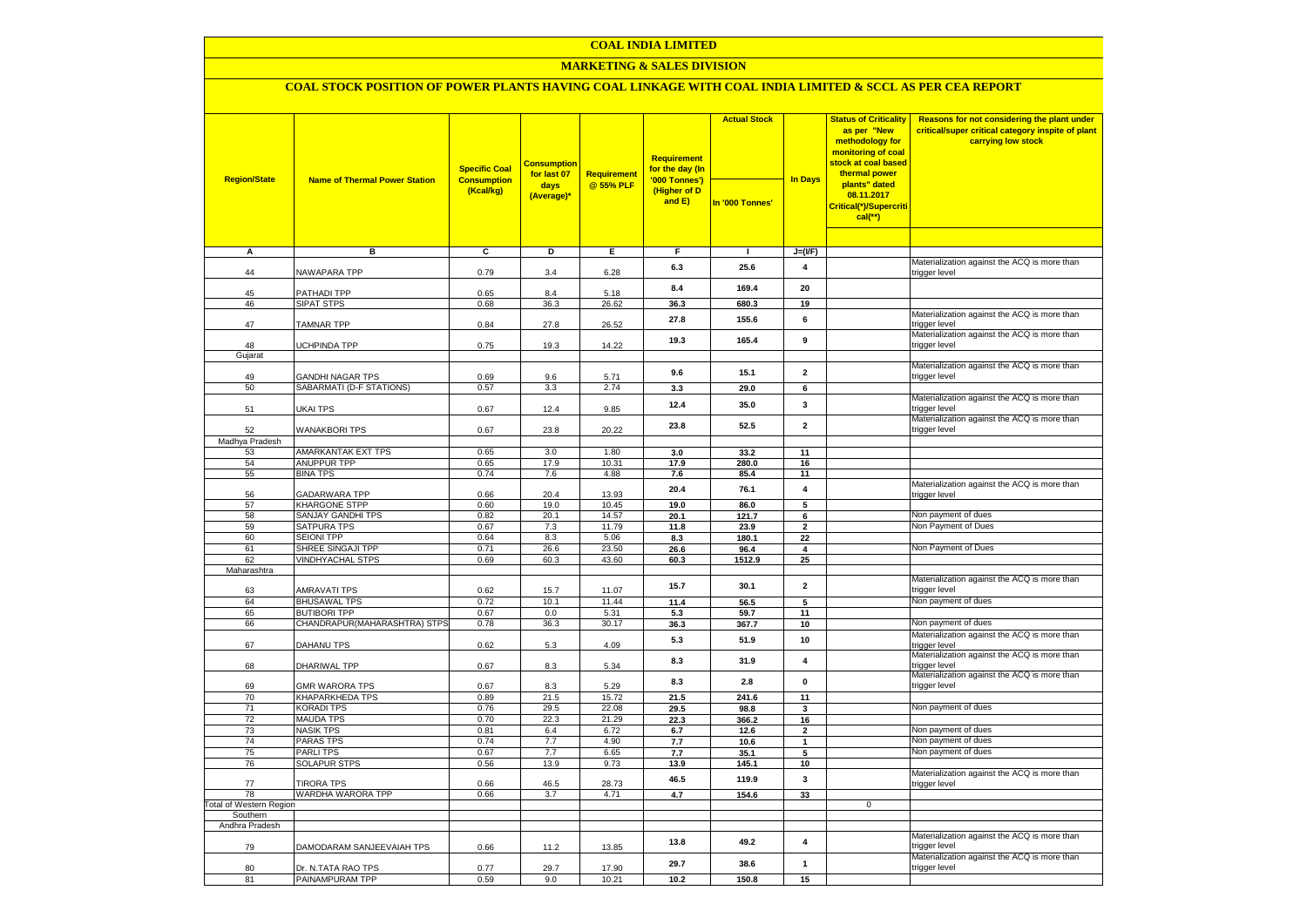### **COAL INDIA LIMITED**

### **MARKETING & SALES DIVISION**

## **COAL STOCK POSITION OF POWER PLANTS HAVING COAL LINKAGE WITH COAL INDIA LIMITED & SCCL AS PER CEA REPORT**

|                                            |                                      | <b>Specific Coal</b>            | <b>Consumption</b><br>for last 07 | Requirement    | <b>Requirement</b><br>for the day (In   | <b>Actual Stock</b> |                  | <b>Status of Criticality</b><br>as per "New<br>methodology for<br>monitoring of coal<br><mark>stock at coal based</mark><br>thermal power | Reasons for not considering the plant under<br>critical/super critical category inspite of plant<br>carrying low stock |
|--------------------------------------------|--------------------------------------|---------------------------------|-----------------------------------|----------------|-----------------------------------------|---------------------|------------------|-------------------------------------------------------------------------------------------------------------------------------------------|------------------------------------------------------------------------------------------------------------------------|
| <b>Region/State</b>                        | <b>Name of Thermal Power Station</b> | <b>Consumption</b><br>(Kcal/kg) | days<br>(Average)*                | @ 55% PLF      | '000 Tonnes')<br>(Higher of D<br>and E) | In '000 Tonnes'     | <b>In Days</b>   | plants" dated<br>08.11.2017<br>Critical(*)/Supercriti<br>$cal$ (**)                                                                       |                                                                                                                        |
|                                            |                                      |                                 |                                   |                |                                         |                     |                  |                                                                                                                                           |                                                                                                                        |
| $\overline{A}$                             | в                                    | c                               | Þ                                 | E              | F                                       | $\mathbf{I}$        | $J=(I/F)$        |                                                                                                                                           | Materialization against the ACQ is more than                                                                           |
| 82                                         | RAYALASEEMA TPS                      | 0.76                            | 18.1                              | 16.60          | 18.1                                    | 48.9                | 3                |                                                                                                                                           | trigger level                                                                                                          |
| 83                                         | <b>SIMHADRI</b>                      | 0.78                            | 33.5                              | 20.54          | 33.5                                    | 295.0               | $\overline{9}$   |                                                                                                                                           |                                                                                                                        |
|                                            |                                      |                                 |                                   |                | 14.5                                    | 40.7                | 3                |                                                                                                                                           | Materialization against the ACQ is more than                                                                           |
| 84                                         | <b>SGPL TPP</b>                      | 0.53                            | 14.5                              | 9.26           |                                         |                     |                  |                                                                                                                                           | trigger level                                                                                                          |
| 85                                         | <b>VIZAG TPP</b>                     | 0.67                            | 0.0                               | 9.20           | 9.2                                     | 9.3                 | $\mathbf{1}$     |                                                                                                                                           |                                                                                                                        |
| Karnataka                                  |                                      |                                 |                                   |                |                                         |                     |                  |                                                                                                                                           | Materialization against the ACQ is more than                                                                           |
| 86                                         | <b>BELLARY TPS</b>                   | 0.63                            | 11.2                              | 14.23          | 14.2                                    | 46.1                | $\mathbf{3}$     |                                                                                                                                           | trigger level                                                                                                          |
| 87                                         | KUDGI STPP                           | 0.63                            | 20.6                              | 19.90          | 20.6                                    | 131.4               | 6                |                                                                                                                                           | Materialization against the ACQ is more than<br>trigger level                                                          |
| 88                                         | RAICHUR TPS                          | 0.66                            | 16.6                              | 14.98          | 16.6                                    | 42.3                | $\mathbf{3}$     |                                                                                                                                           | Materialization against the ACQ is more than<br>trigger level                                                          |
|                                            |                                      |                                 |                                   |                | 13.1                                    | 21.2                | $\overline{2}$   |                                                                                                                                           | Materialization against the ACQ is more than                                                                           |
| 89                                         | YERMARUS TPP                         | 0.62                            | 12.0                              | 13.09          |                                         |                     |                  |                                                                                                                                           | trigger level                                                                                                          |
| <b>Tamil Nadu</b>                          |                                      |                                 |                                   |                |                                         |                     |                  |                                                                                                                                           | Materialization against the ACQ is more than                                                                           |
| 90                                         | <b>METTUR TPS</b>                    | 0.81                            | 9.8                               | 8.98           | 9.8                                     | 6.5                 | $\mathbf{1}$     |                                                                                                                                           | trigger level                                                                                                          |
| 91                                         | METTUR TPS - II                      | 0.78                            | 7.3                               | 6.16           | 7.3                                     | 10.0                | $\mathbf{1}$     |                                                                                                                                           | Materialization against the ACQ is more than<br>trigger level                                                          |
|                                            |                                      |                                 |                                   |                |                                         |                     |                  |                                                                                                                                           | Materialization against the ACQ is more than                                                                           |
| 92                                         | NORTH CHENNAI TPS                    | 0.82                            | 23.1                              | 19.78          | 23.1                                    | 69.4                | $\mathbf{3}$     |                                                                                                                                           | trigger level<br>Materialization against the ACQ is more than                                                          |
| 93                                         | <b>TUTICORIN TPS</b>                 | 0.96                            | 15.2                              | 13.31          | 15.2                                    | 7.1                 | $\mathbf 0$      |                                                                                                                                           | trigger level                                                                                                          |
| 94                                         | <b>VALLUR TPP</b>                    | 0.72                            | 20.8                              | 14.26          | 20.8                                    | 144.4               | $\overline{7}$   |                                                                                                                                           |                                                                                                                        |
| Telangana                                  |                                      |                                 |                                   |                |                                         |                     |                  |                                                                                                                                           |                                                                                                                        |
| 95<br>96                                   | <b>BHADRADRI TPP</b><br>KAKATIYA TPS | 0.69                            | 13.0                              | 9.83           | 13.0                                    | 102.3               | 8<br>11          |                                                                                                                                           |                                                                                                                        |
| 97                                         | KOTHAGUDEM TPS (NEW)                 | 0.57<br>0.64                    | 14.8<br>14.7                      | 8.33<br>8.46   | 14.8<br>14.7                            | 158.2<br>85.6       | $6\overline{6}$  |                                                                                                                                           |                                                                                                                        |
| 98                                         | KOTHAGUDEM TPS (STAGE-7)             | 0.50                            | 9.5                               | 5.23           | 9.5                                     | 112.7               | 12               |                                                                                                                                           |                                                                                                                        |
| 99                                         | <b>RAMAGUNDEM STPS</b>               | 0.62                            | 29.5                              | 21.33          | 29.5                                    | 320.0               | 11               |                                                                                                                                           |                                                                                                                        |
| 100                                        | RAMAGUNDEM-B TPS                     | 0.77                            | 0.8                               | 0.64           | 0.8                                     | 7.3                 | 9                |                                                                                                                                           |                                                                                                                        |
| 101                                        | <b>SINGARENI TPP</b>                 | 0.58                            | 16.5                              | 9.12           | 16.5                                    | 103.9               | 6                |                                                                                                                                           |                                                                                                                        |
| <b>Total of Southern Region</b><br>Eastern |                                      |                                 |                                   |                |                                         |                     |                  | $\mathbf 0$                                                                                                                               |                                                                                                                        |
| Bihar                                      |                                      |                                 |                                   |                |                                         |                     |                  |                                                                                                                                           |                                                                                                                        |
| 102                                        | <b>BARAUNI TPS</b>                   | 0.63                            | 3.3                               | 5.90           | 5.9                                     | 135.4               | 23               |                                                                                                                                           |                                                                                                                        |
| 103                                        | <b>BARHI</b>                         | 0.67                            | 6.3                               | 5.84           | 6.3                                     | 161.8               | 26               |                                                                                                                                           |                                                                                                                        |
| 104                                        | <b>BARH II</b>                       | 0.67                            | 12.7                              | 11.67          | 12.7                                    | 323.6               | 25               |                                                                                                                                           |                                                                                                                        |
| 105                                        | KAHALGAON TPS                        | 0.80                            | 28.4                              | 24.62          | 28.4                                    | 143.8               | 5                |                                                                                                                                           | Materialization against the ACQ is more than<br>trigger level                                                          |
| 106                                        | MUZAFFARPUR TPS                      | 0.77                            | 6.0                               | 3.95           | 6.0                                     | 43.4                | $\boldsymbol{7}$ |                                                                                                                                           | Materialization against the ACQ is more than<br>trigger level                                                          |
| 107                                        | <b>NABINAGAR STPP</b>                | 0.58                            | 21.5                              | 10.14          | 21.5                                    | 300.9               | 14               |                                                                                                                                           |                                                                                                                        |
| 108                                        | <b>NABINAGAR TPP</b>                 | 0.69                            | 15.6                              | 9.06           | 15.6                                    | 113.5               | $\overline{7}$   |                                                                                                                                           |                                                                                                                        |
| Jharkhand                                  | BOKARO TPS 'A' EXP                   | 0.57                            |                                   | 3.78           |                                         | 143.9               | 22               |                                                                                                                                           |                                                                                                                        |
| 109<br>110                                 | CHANDRAPURA(DVC) TPS                 | 0.61                            | 6.6<br>6.8                        | 4.06           | 6.6<br>6.8                              | 146.2               | 21               |                                                                                                                                           |                                                                                                                        |
| 111                                        | <b>JOJOBERA TPS</b>                  | 0.69                            | 3.3                               | 2.18           | 3.3                                     | 79.7                | 24               |                                                                                                                                           |                                                                                                                        |
| 112                                        | <b>KODARMA TPP</b>                   | 0.62                            | 13.1                              | 8.23           | 13.1                                    | 113.8               | 9                |                                                                                                                                           |                                                                                                                        |
| 113                                        | MAHADEV PRASAD STPP                  | 0.70                            | 8.6                               | 5.01           | 8.6                                     | 14.8                | $\mathbf{2}$     |                                                                                                                                           | Materialization against the ACQ is more than<br>trigger level                                                          |
| 114                                        | <b>MAITHON RB TPP</b>                | 0.64                            | 6.4                               | 8.89           | 8.9                                     | 280.2               | 32               |                                                                                                                                           |                                                                                                                        |
| 115                                        | TENUGHAT TPS                         | 0.75                            | 4.5                               | 4.16           | 4.5                                     | 46.9                | 11               |                                                                                                                                           | Materialization against the ACQ is more than<br>trigger level                                                          |
| Odisha                                     |                                      |                                 |                                   |                |                                         |                     |                  |                                                                                                                                           |                                                                                                                        |
| 116<br>117                                 | DARLIPALI STPS<br><b>DERANG TPP</b>  | 0.71<br>0.70                    | 27.2<br>17.2                      | 14.95          | 27.2                                    | 436.3               | 16               |                                                                                                                                           |                                                                                                                        |
| 118                                        | <b>IB VALLEY TPS</b>                 | 0.83                            | 26.3                              | 11.10<br>19.16 | 17.2<br>26.3                            | 1141.9<br>313.1     | 66<br>12         |                                                                                                                                           |                                                                                                                        |
|                                            |                                      |                                 |                                   |                |                                         |                     |                  |                                                                                                                                           | Materialization against the ACQ is more than                                                                           |
| 119                                        | KAMALANGA TPS                        | 0.72                            | 15.4                              | 10.02          | 15.4                                    | 96.0                | 6                |                                                                                                                                           | trigger level                                                                                                          |